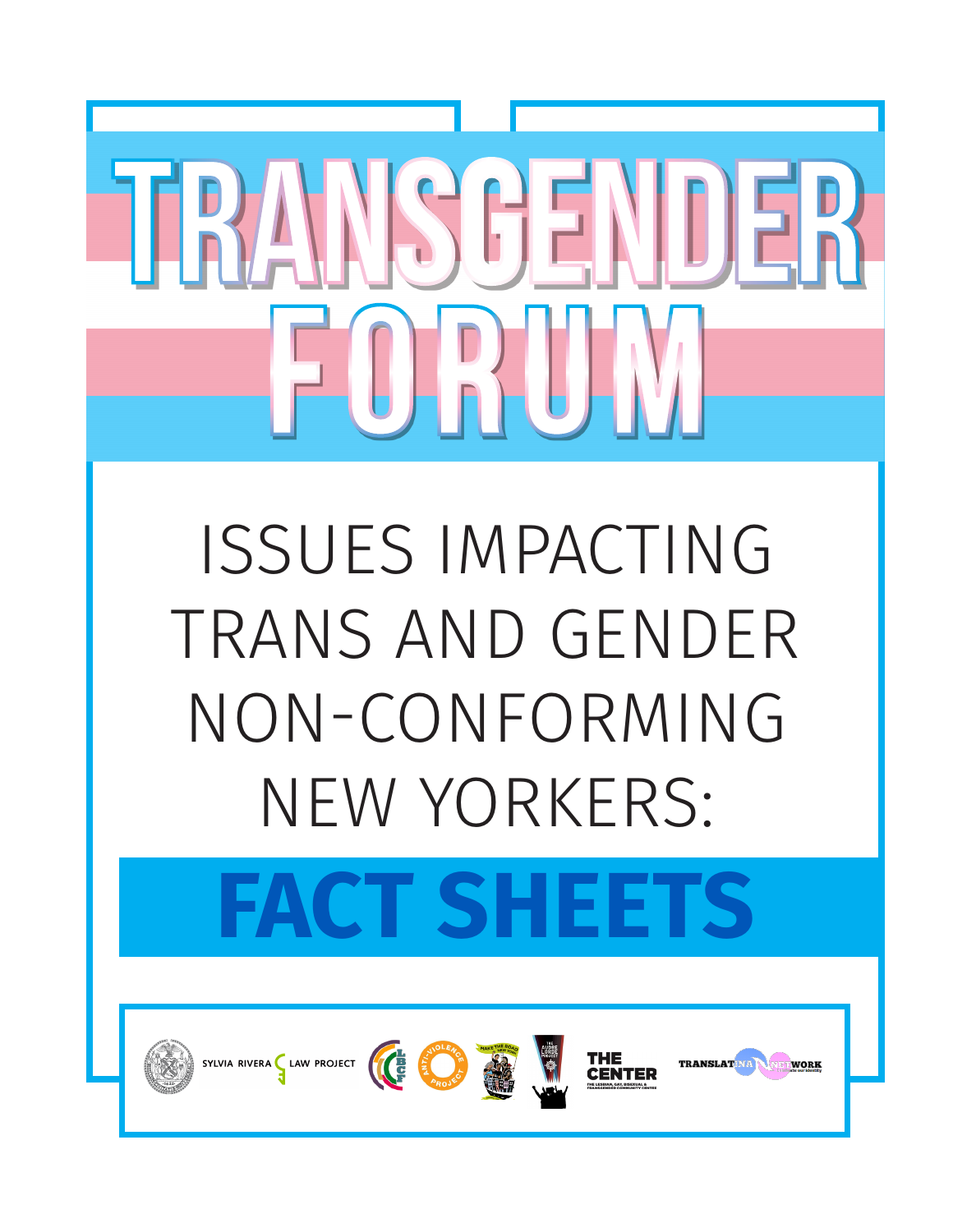# **ISSUES IMPACTING TRANS AND GENDER NON-CONFORMING NEW YORKERS**

## **HEALTHCARE**

### *Disparities in Outcomes*

The National Transgender Discrimination Survey, administered by the National LGBTQ Task Force and the National Center for Transgender Equality, found that among the 531 survey respondents in New York State:<sup>1</sup>

- 17% were refused medical care due to their gender identity/expression
- $\bullet$  5.36% were HIV positive, compared to 0.6% of the general population
- 29%, almost one in three, postponed needed medical care, when they were sick or injured, due to discrimination
	- o Among those who postponed care, many did so due to discrimination (28%) or inability to afford it (48%)
- 36% reported attempting suicide at some point in their life, 22 times the rate of the general population of 1.6%

## *Trans Youth and Healthcare Access*

Healthcare autonomy remains an issue for young people seeking gender-confirming medical care.

- Young people under the age of 18 in New York State can access emergency care, reproductive care, STD testing and treatment, prenatal care, and in some cases substance abuse treatment without the consent of a parent or guardian.
- Any person who is eighteen years of age or older, or is the parent of a child or has married, may give effective consent for medical, dental, health and hospital services for himself or herself, and the consent of no other person shall be necessary.
- Medical, dental, health and hospital services may be rendered to persons of any age without the consent of a parent or legal guardian when, in the physician's judgment an emergency exists and the person is in immediate need of medical attention and an attempt to secure consent would result in delay of treatment which would increase the risk to the person's life or health.<sup>2</sup>
	- o For trans youth, this means that individuals who are under the age of 18 and are married, emancipated or a parent can consent to taking hormones or getting other treatment without a parent, guardian, or foster care agency getting involved. Some legal service providers write letters on behalf of trans youth explaining that they are emancipated for the purposes of seeking gender-confirming healthcare.<sup>3</sup>

*Recent Improvements in Insurance Coverage*

 

<sup>&</sup>lt;sup>1</sup> National Transgender Discrimination Survey – New York Results, National Center for Transgender Equality and

the National Gay and Lesbian Task Force, 2011 http://www.endtransdiscrimination.org/PDFs/ntds\_state\_ny.pdf <sup>2</sup> Public Health Law § 2504. Enabling certain persons to consent for certain medical, dental, health and hospital services.

 $3$  Sylvia Rivera Law Project. Your Healthcare Rights: Youth. http://archive.srlp.org/resources/pubs/healthcareyouth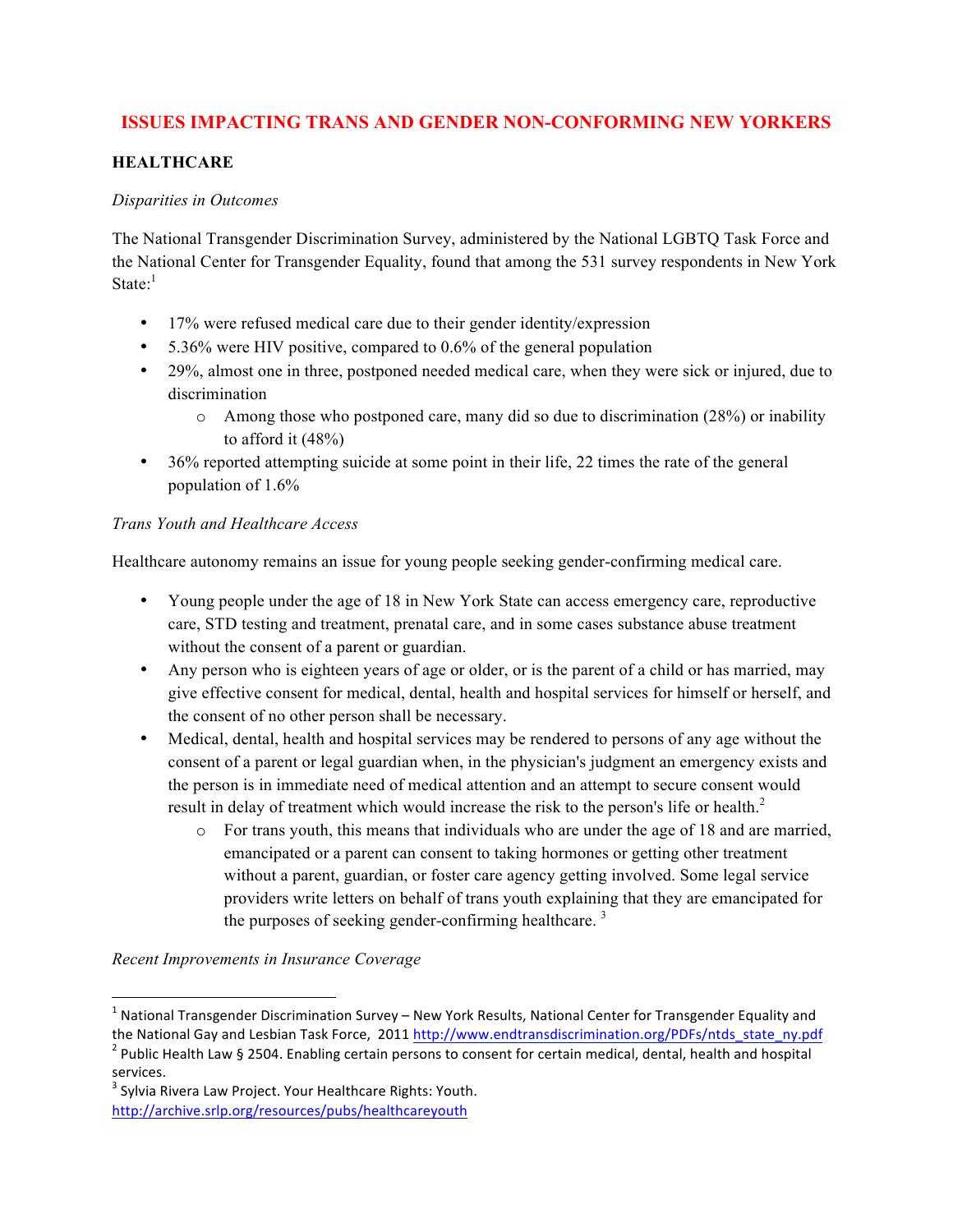Since this survey was administered, relatively recent changes have been made in New York State, attempting to improve access to healthcare for trans people.

- In December 2014, the New York State Department of Financial Services issued a directive to health insurance companies requiring them to cover all medically necessary gender-affirming treatments for transgender patients. <sup>4</sup>
- In March 2015, New York State Medicaid regulations were changed to cover certain kinds of gender-affirming healthcare<sup>5</sup>. These changes followed a 12 year campaign by Sylvia Rivera Law Project and other transgender and queer groups, including the Audre Lorde Project and Queers for Economic Justice.<sup>6</sup>

# **GENDER-CONFIRMING DOCUMENTS**

## *Birth Certificates*

There have also been improvements to the birth certificate policies in New York City and New York State

- In June of 2014, New York State changed its policy so that only a letter from a medical professional is required for an individual born in the State to change their gender marker on their birth certificate.<sup>7</sup>
- In January of 2015, New York City followed the State and also changed its policy on revising the gender marker on City birth certificates to no longer require surgery, instead requiring documentation of the requested change from a medical professional. New York <sup>8</sup>

# **IMMIGRATION**

There are an estimated  $15,000$  to  $50,000$  transgender, undocumented adults in the United States<sup>9</sup>. Due to their double marginalization of citizenship status and gender identity, undocumented trans people are particularly vulnerable.

In 2014, Ford Foundation examined the experiences of transgender undocumented individuals. They found that:

11 transgender related care and services.pdf

 

<sup>&</sup>lt;sup>4</sup>"Insurers in New York Must Cover Gender Reassignment Surgery, Cuomo Says," Anemona Hartocollis, New York Times, December 10, 2014, http://www.nytimes.com/2014/12/11/nyregion/in-new-york-insurance-must-coversex-changes-cuomo-says.html?\_r=0<br><sup>5</sup> "Transgender Related Care and Services," changes adopted to New York State Public Health Law 3/11/15,

https://www.health.ny.gov/regulations/recently\_adopted/docs/2015-03-

Engineer Community of the Cover transgender healthcare following SRLP's twelve-year campaign," Elana

Redfield, Sylvia Rivera Law Project Website, December 17, 2014<br><sup>7</sup> "Birth Certificates," Empire State Pride Agenda Foundation http://www.prideagenda.org/advancing-<br>justice/transgender-equality-justice/birth-certificates

 $\degree$  New York City Local Law 1 - 2015<br> $\degree$  "Our Moment for Reform: Immigration and http://transequality.org/sites/default/files/docs/resources/OurMoment\_CIR\_en.pdf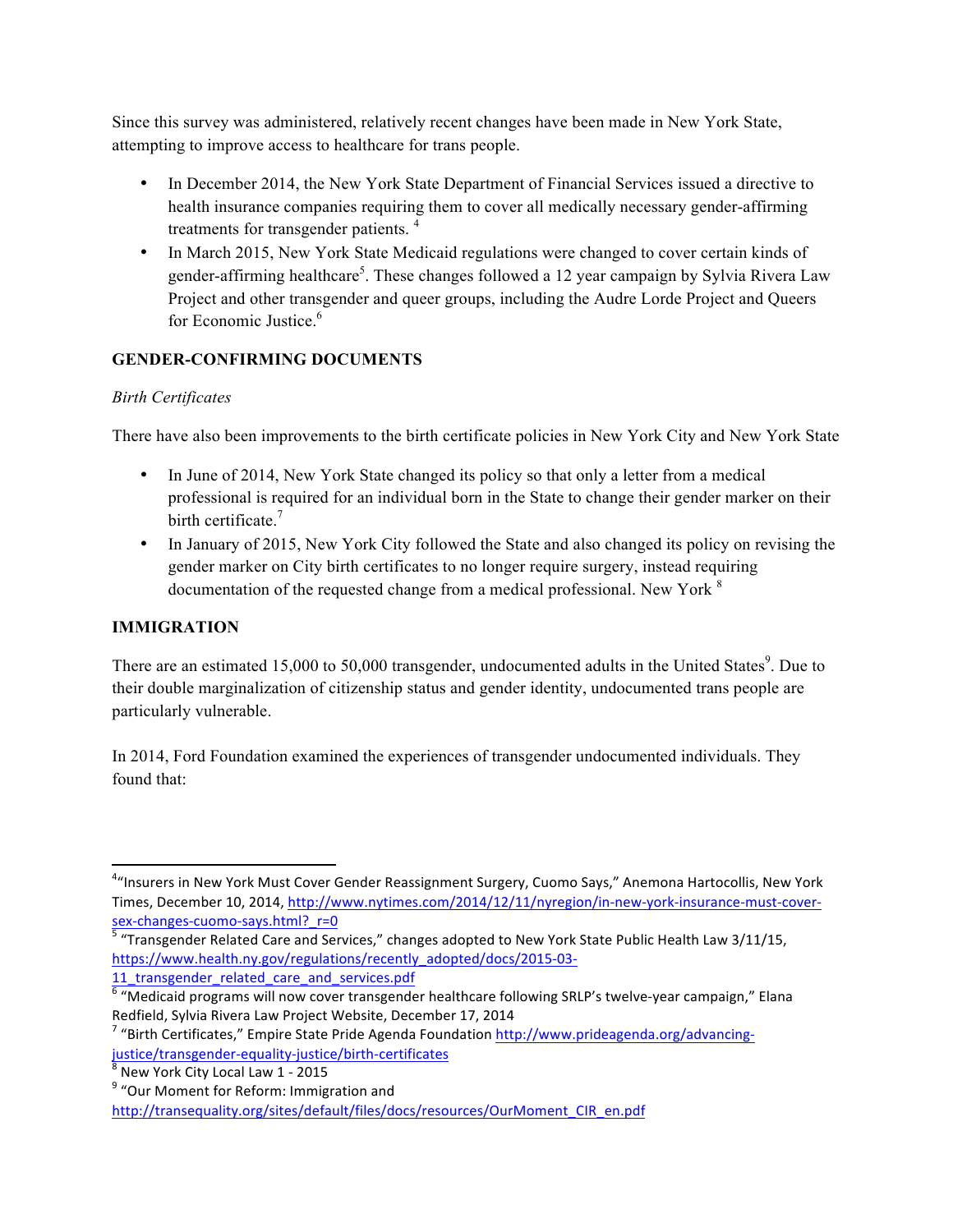- Undocumented trans people in their sample reported the highest rates of physical assault and sexual assault in the workplace, 25% and 19% respectively, over three times the rate of the overall sample on both incidents
- Undocumented immigrants were twice as likely to have been evicted from their homes because of their gender identity (21%) as all transgender people.
- Undocumented trans people reported high levels of associational discrimination in employment for both spouses/partners (20%) and children (20%).

Trans immigrants in detention facilities face particularly dangerous conditions<sup>10</sup>.

- Trans detainees may be housed in unsafe facilities that do not match their gender, or be kept in solitary confinement.
- Though trans detainees comprise one in five hundred of overall detainees, they are one in five of confirmed cases of sexual abuse in detention facilities.
- Trans detainees have also reported being denied medical care, including HIV medication and hormone treatment, in detention facilities.

Though the United States Immigration and Customs Enforcement (ICE) announced policy changes in 2011 that would take detainees' gender identity into account for placement, there have been difficulties reported with their implementation, continuing the problems they were made to address.<sup>11</sup>

In June 2015, ICE issued a memo detailing new instructions to update data systems, identification and processing and housing placement for transgender detainees. Under this new guidance, ICE officials are required to allow detainees to identify as transgender on data forms if they identify as such. For detainees who do identify as transgender, officials are instructed to consider detention that has medical personnel with experience in providing care, including hormone therapy, to transgender people. Placement into a segregated unit, which was previously a frequent practice, should only be used as a last resort when no other temporary housing exists.<sup>12</sup>

# **EDUCATION & YOUTH**

# *NYS: Dignity for All Students Act*

<u> 1989 - Johann Stein, markin film yn y breninn y breninn y breninn y breninn y breninn y breninn y breninn y b</u>

In 2010 the Dignity for All Students Act became law in New York State. DASA prohibits discrimination in schools on the basis of actual or perceived gender, gender identity and gender expression, and requires schools take steps to protect students, including staff training, forming inclusive curricula, and reporting incidents of harassment to the state<sup>13</sup>. There is no set state guidance on how to implement these policies,

http://transequality.org/sites/default/files/docs/releases/ICEDetentionGuidance\_June2015.pdf

<sup>&</sup>lt;sup>10</sup> "Why did the US lock up these Women with Men? A Fusion Investigation," Cristina Costantini,Jorge Rivas, Kristofer Rios, Fusion, November 17, 2014, http://interactive.fusion.net/trans/<br><sup>11</sup> Ibid. 11<br><sup>12</sup> Further Guidance Regarding the Care of Transgender Detainees. *U.S. Immigration and Customs Enforcement.*19

June 2015.

<sup>13 &</sup>quot;Dignity for All? : Discrimination against Transgender and Gender Non-Conforming Youth in New York State," New York Civil Liberties Union, June, 2015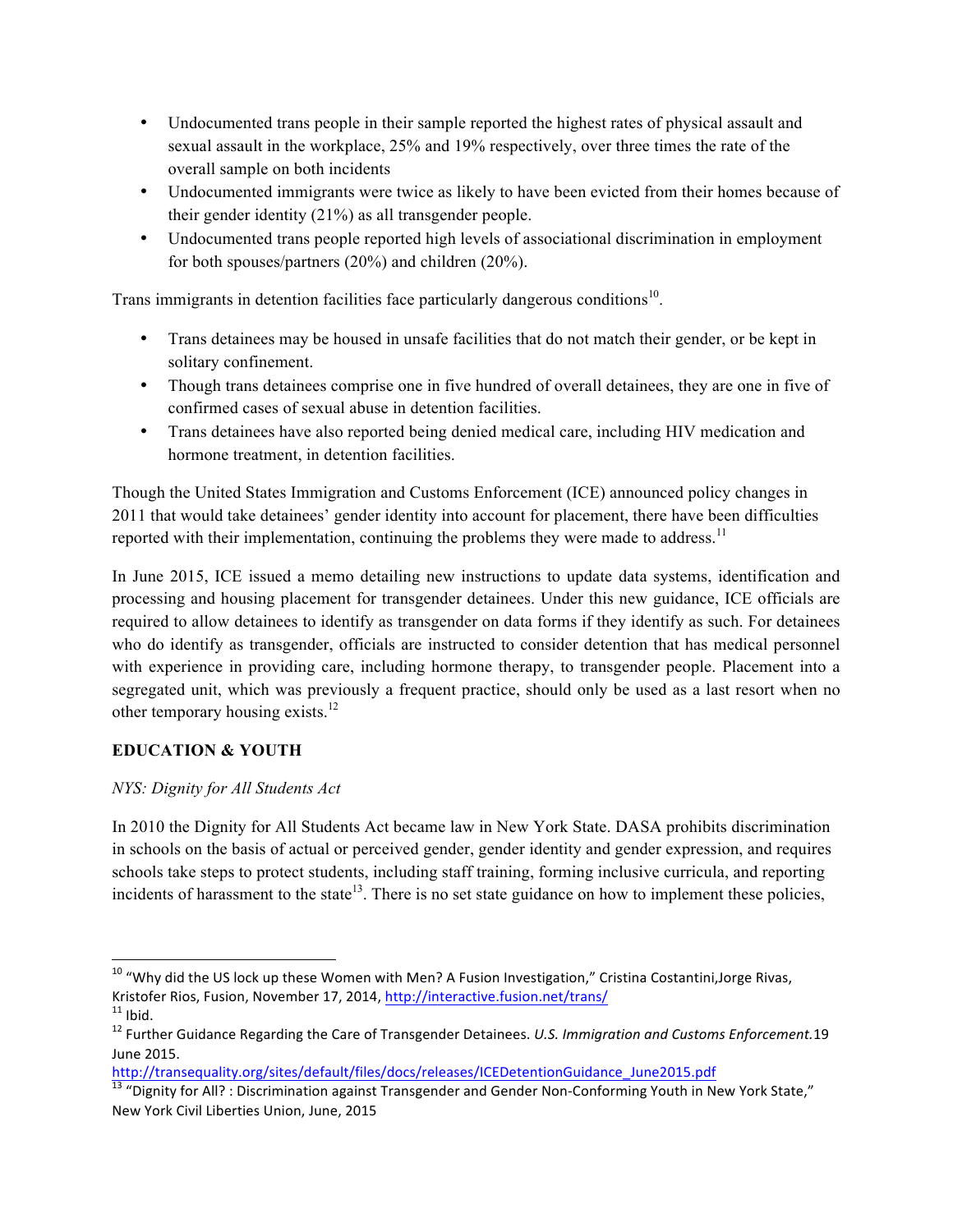however, and implementation has been uneven, resulting in trans and gender non-conforming students continuing to face discrimination and harassment in schools $^{14}$ .

A June 2015 NYCLU report *Dignity for All?* found major violations of transgender students' rights in New York State schools, with particular problems reported with students' use of bathrooms and locker rooms. The results of national surveys reflect these findings, reporting high levels of harassment and unsafe conditions.

- More than 73.6% of transgender students reported verbal harassment in school based on their gender expression.
- One in three transgender students reported physical harassment and 16.2% reported physical assault in school based on their gender expression.<sup>15</sup>
- 75% of transgender youth did not feel safe in their school.
- 63.4% of transgender youth felt unsafe in their school bathrooms and 52.1% felt unsafe in their school's locker rooms.

# *NYC: City Agencies*

## Administration for Children's Services

New York City's Administration for Children's Services (ACS) published "Safe & Respected: Policy, Best Practices, & Guidance for Serving Transgender & Gender Non-Conforming Youth Involved in the Child Welfare, Detention and Juvenile Justice Systems" in June, 2014. This report includes explanations of administration policies, such as:

- "It is Children's Services policy that all transgender and gender non-conforming youth shall be in homes and congregate facilities that are affirming of their gender identities."
- "Under no circumstances is any staff member of Children's Services or its provider agencies to attempt to convince a transgender or gender non-conforming youth to reject or modify their gender identity or gender expression."
- "Children's Services and provider agency staff must model appropriate and affirming behavior at all times. This means that bias, discrimination, bullying or harassment by staff or by youth towards youth and/or families is not tolerated, and immediate action to intervene in any such situation must be taken by staff."

The guide also serves as a resource on how ACS employees can implement these policies.

## Department of Education

The New York City Department of Education (DOE) has issued comprehensive guidelines that schools can adopt to create positive learning environments for trans and gender-non-conforming students. This guidance, posted on the DOE website, covers definitions, official DOE policy when it comes to

<sup>&</sup>lt;u> 1989 - Johann Stein, markin film yn y breninn y breninn y breninn y breninn y breninn y breninn y breninn y b</u>

<sup>&</sup>lt;sup>14</sup> Ibid.<br><sup>15</sup> "The 2013 National School Climate Survey: The Experiences of Lesbian, Gay, Bisexual and Transgender Youth in Our Nation's Schools," Gay, Lesbian & Straight Education Network, 2014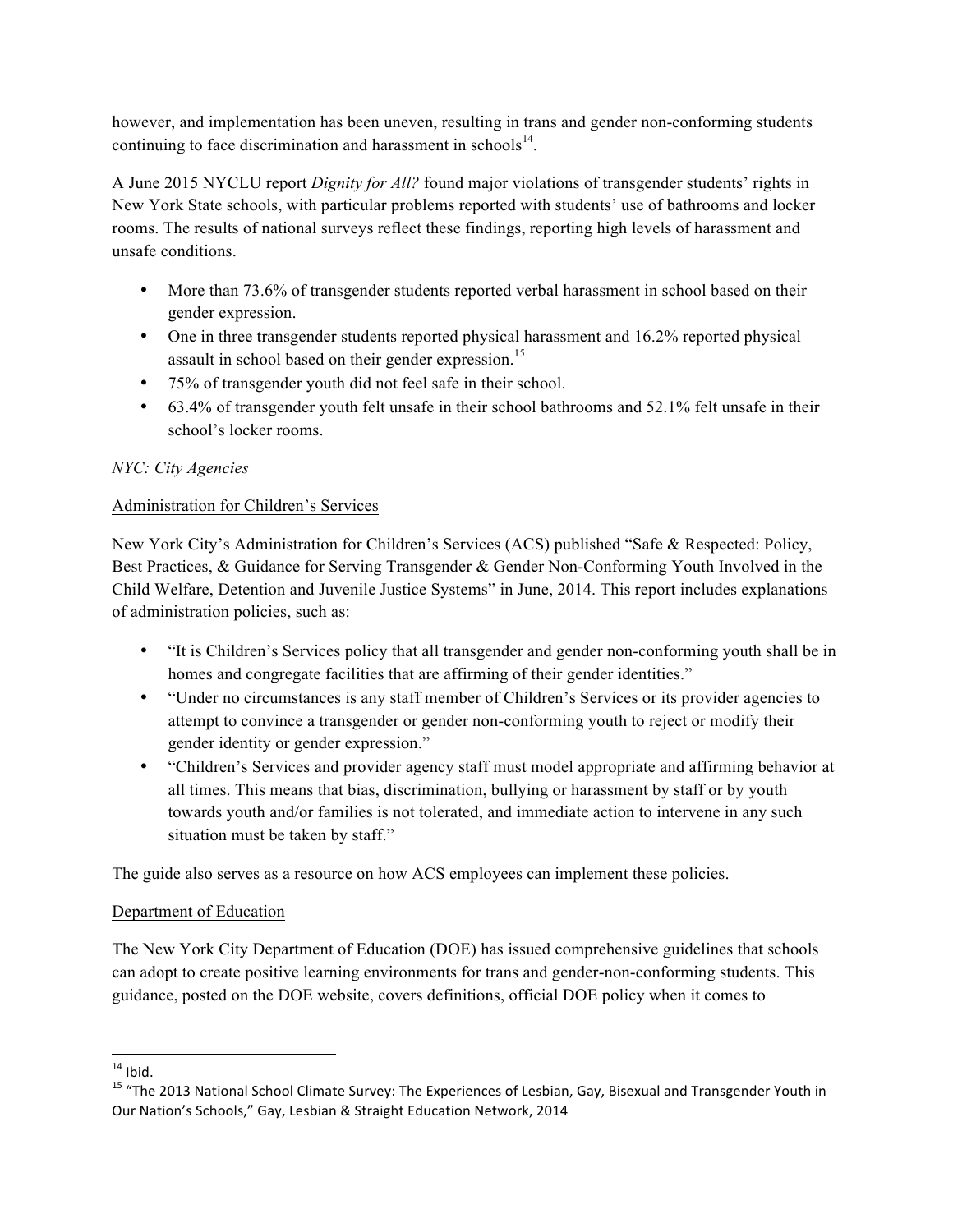supporting trans and gender-non-conforming students, students' right to privacy, guidance on pronouns and names, gender segregation in school facilities and resources for students, parents and teachers.<sup>16</sup>

# **ACCESS TO EMPLOYMENT**

Trans people often face difficulties related to employment. Surveys have found that trans people in the United States experience:

- Double the rate of unemployment of the general population, with rates for people of color up to four times the national unemployment rate.
- Ninety percent (90%) of those surveyed reported experiencing harassment, mistreatment or discrimination on the job or took actions like hiding who they are to avoid it.
- 26% of trans people reported losing a job due to their gender identity and/or presentation, with rates even higher for Black trans people (32%) and Latino (30%) respondents.

Rates of discrimination were also high specifically in New York State, indicating widespread discrimination based on gender identity/expression:

- 74% reported experiencing harassment or mistreatment on the job
- 20% had lost a job due to their gender identity/expression
- 20% were denied a promotion due to their gender identity/expression
- 37% were not hired due to their gender identity/expression

Trans people also reported much lower household incomes than the population as a whole, with many living in dire poverty. In New York State 19% of respondents had a household income of \$10,000 or less, compared to 4% of the general population, which is almost 5 times the rate of poverty.

A 2013 report by Make the Road New York, "Discrimination at the Workplace, from Application to Termination," on New York City found,

- "40% of transgender and gender non-conforming respondents had experienced discrimination in being considered for jobs or promotions based on their gender identity or sexual orientation."
- "32% of transgender and gender non-conforming respondents reported being fired from at least one job based on actual or perceived gender identity and expression."
- "44% reported that they faced such serious discrimination on the job because of their gender identity and expression that they were forced to quit."
- "41% of all transgender and gender non-conforming respondents reported experiencing some form of harassment on the job."<sup>17</sup>

However:

<u> 1989 - Johann Stein, markin film yn y breninn y breninn y breninn y breninn y breninn y breninn y breninn y b</u>

• New York prohibits discrimination based on gender identity and expression in State employment.

<sup>&</sup>lt;sup>16</sup> Transgender Student Guidelines. New York City Department of Education. http://schools.nyc.gov/RulesPolicies/TransgenderStudentGuidelines/default.htm

 $^{17}$  "Discrimination at the Workplace, from Application to Termination," Make the Road New York, 2013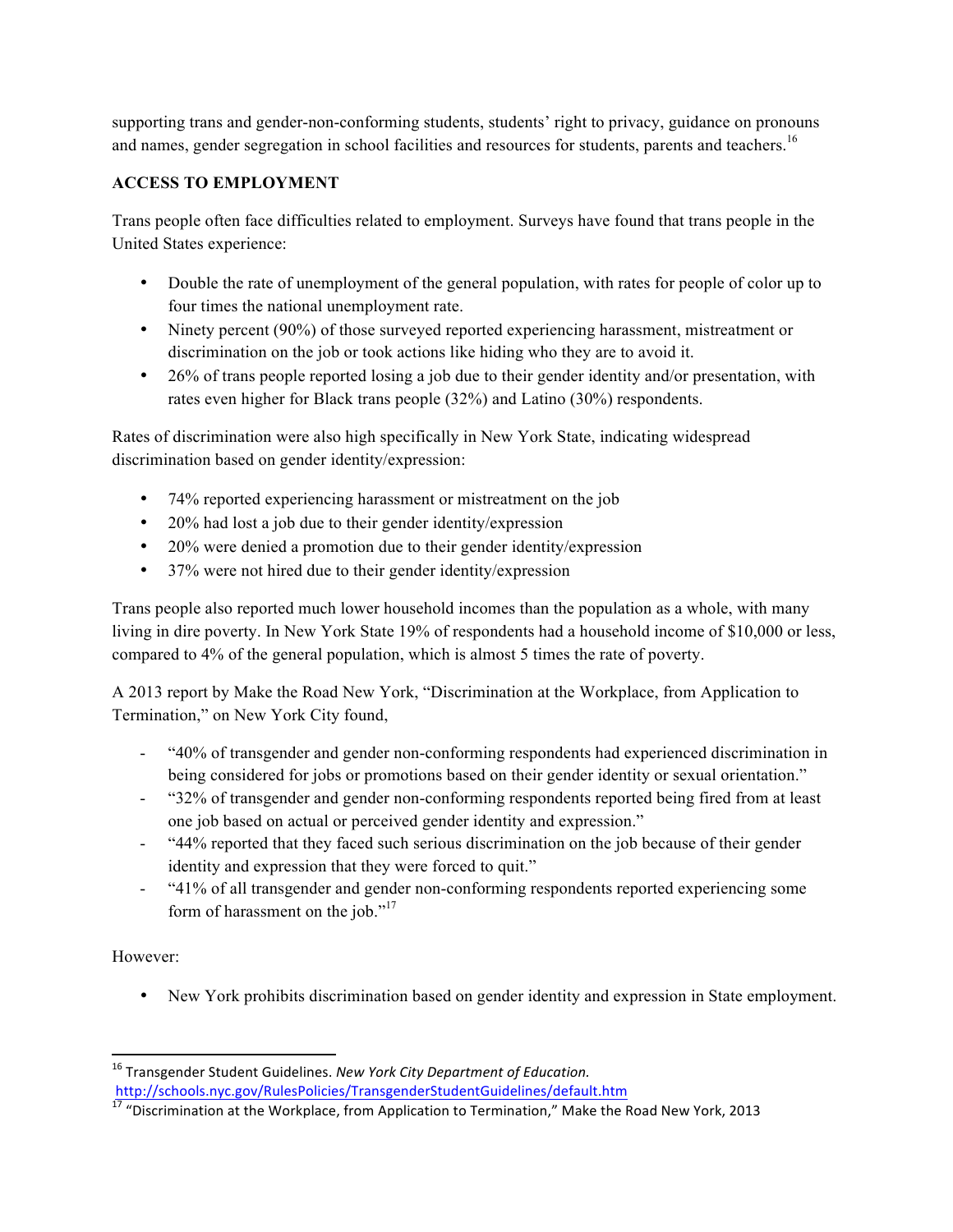• According to the New York State Pride Agenda, "more than 150 private employers in New York - including Alcoa, American Express, Bausch & Lomb, Citigroup, Corning Inc., Deutsche Bank, Eastman Kodak, Goldman Sachs, IBM, J.P. Morgan Chase, Keyspan, MetLife, The New York Times, PepsiCo, Xerox and Pfizer - have adopted their own internal policies to protect employees from transgender discrimination."<sup>18</sup>

## **HOUSING**

Surveys have also found that transgender people experience housing discrimination and instability related to their gender identities/expressions

- 8% were evicted
- 19% were denied a home/apartment
- 18% had become homeless because of their gender identity/expression
- 24% had to find temporary space to stay/sleep
- 23% reported owning their home compared to 67% of the general U.S. population

The new Commissioner of the New York City Commission on Human Rights has begun work to promote the available protections against identity-based discrimination. Fair Housing NYC, their new website, has information on these protections, how to file a complaint, as well as general information on tenants' rights, housing court, and more.<sup>19</sup>

## **VIOLENCE**

## *Incidence of Violence*

Transgender people are also disproportionately the victims of violence. The statistics for New York City from the 2014 report by the Anti-Violence Project found a total of 361 new LGBTQ and HIV-affected hate violence survivors for the year, and that "12% survivors of [anti-LGBT] hate violence identified ... as transgender or gender non-conforming  $(TGNC)^{20}$ ." In addition, AVP has documented 43 incidents of hate violence against TGNC people in 2014.

Among incidents of violence reported to anti-violence organizations serving the LGBTQ community across the country, transgender women and transgender people of color were particularly overrepresented as victims of violence and often faced the most brutal violence, with the murder rates for trans women of color being staggeringly high, with five trans women of color reported murdered in the first five weeks of  $2015.<sup>21</sup>$ 

<u> 1989 - Johann Stein, markin film yn y breninn y breninn y breninn y breninn y breninn y breninn y breninn y b</u>

<sup>&</sup>lt;sup>18</sup> New York State Pride Agenda. Gender Expression Non-Discrimination Act.

http://www.prideagenda.org/igniting-equality/current-legislation/gender-expression-non-discrimination-act

City of New York. About Fair Housing NYC.

http://www.nyc.gov/html/fhnyc/html/about/about.shtml<br><sup>20</sup> "Lesbian, Gay, Bisexual, Transgender, Queer and HIV-Affected Hate Violence in 2014,"

http://www.avp.org/storage/documents/Reports/2014\_HV\_Report-Final.pdf

<sup>&</sup>lt;sup>21</sup> Kellaway, Mitch. New Orleans Sees Fifth Trans Woman of Color Murdered in U.S. in 2015. *The Advocate.* 10 February 2015. http://www.advocate.com/politics/transgender/2015/02/10/new-orleans-sees-fifth-trans-woman-color-murdered-us-2015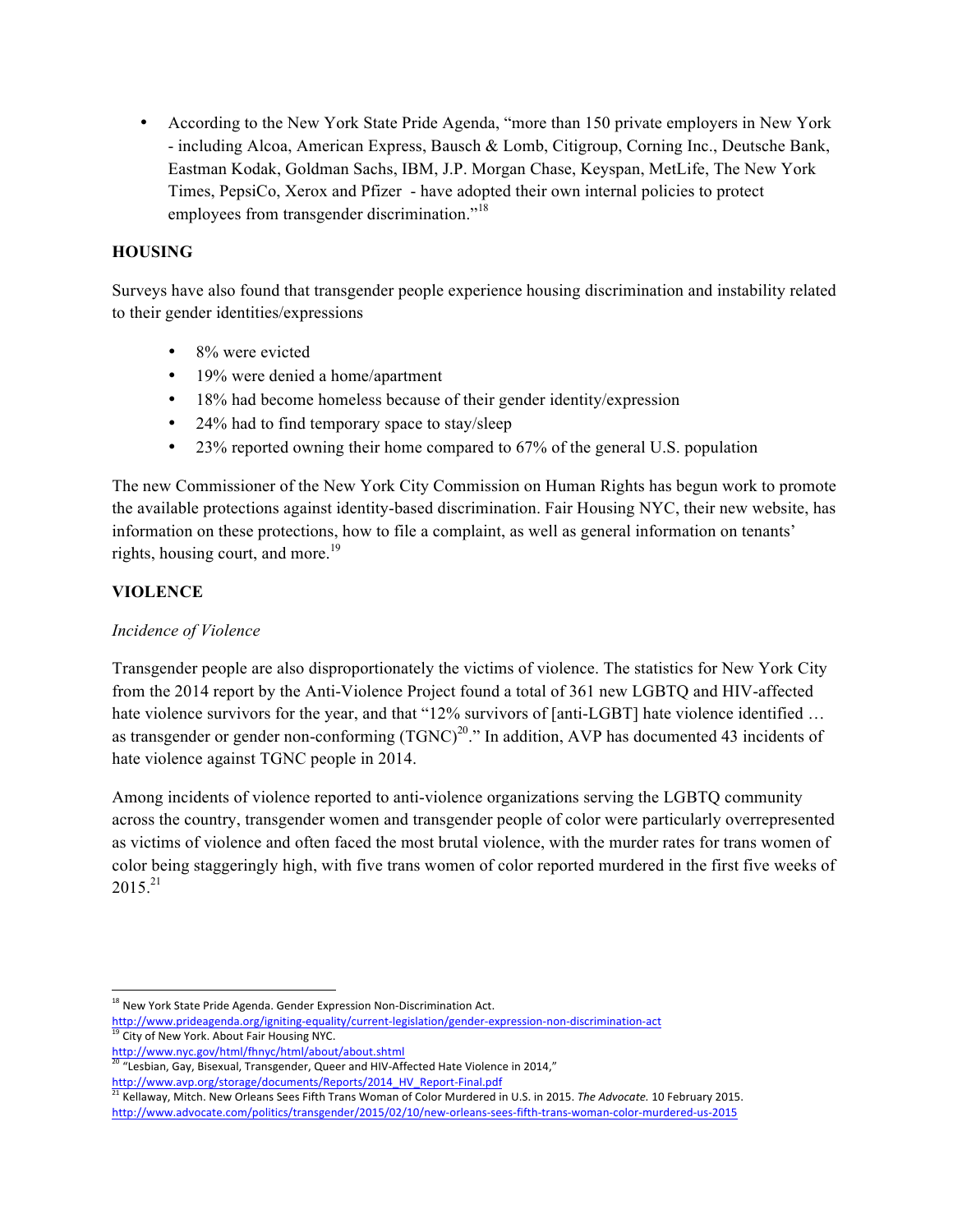As compared to cisgender survivors of violence, national data collected by the National Coalition of Anti-Violence Programs (NCAVP) from 2014 demonstrated that transgender women who were survivors of violence were:

- 1.6 times more likely to experience any physical violence
- 2 .9 times more likely to experience discrimination
- 1.6 times more likely to experience sexual violence
- 1.9 times more likely to experience threats and intimidation
- 2.4 times more likely to experience harassment

As compared to cisgender survivors of violence, these data also demonstrated that transgender survivors of color were:

- 1.6 times more likely to experience any physical violence
- 1.7 times more likely to experience discrimination
- 1.8 times more likely to experience sexual violence
- 2.0 times more likely to experience threats and intimidation
- 1.5 times more likely to experience harassment
- 1.9 times more likely to require medical attention

Overall, as compared to cisgender survivors of violence transgender survivors were:

- 1.7 times more likely to experience discrimination
- 1.5 times more likely to experience threats and intimidation
- 1.5 times more likely to experience harassment

#### *Response to Violence*

In June 2012, the New York Police Department (NYPD) announced changes to its patrol guide, "[creating] a written policy for the NYPD to follow when addressing, processing, searching and housing gender non-conforming people." The New York City Anti Violence Project noted that the new policy "mandates that New York City Police officers must respect TGNC (transgender and gender nonconforming) people's gender identity and expression when addressing, processing, searching, and housing them, and explicitly prohibits NYPD officers from conducting any search for the purpose of determining a person's gender, a widespread practice reported by transgender and gender non-conforming individuals across the City for many years. They also address the dangerous practice of cuffing TGNC people to benches and rails while in police custody."<sup>22</sup>

#### **ACTIVE CAMPAIGNS**

<u> 1989 - Johann Stein, markin film yn y breninn y breninn y breninn y breninn y breninn y breninn y breninn y b</u>

#### *Condoms as Evidence*

Banning the use of condoms as evidence of prostitution has been the focus of New York State campaigns aimed at promoting public health, protecting trafficking survivors and decriminalizing sex workers,

<sup>&</sup>lt;sup>22</sup> Bolger, Julie. Transgender Reforms Announced for NYPD Patrol Guide. *The Advocate.* 13 June 2012. http://www.advocate.com/politics/transgender/2012/06/13/transgender-reforms-announced-nypd-patrol-guide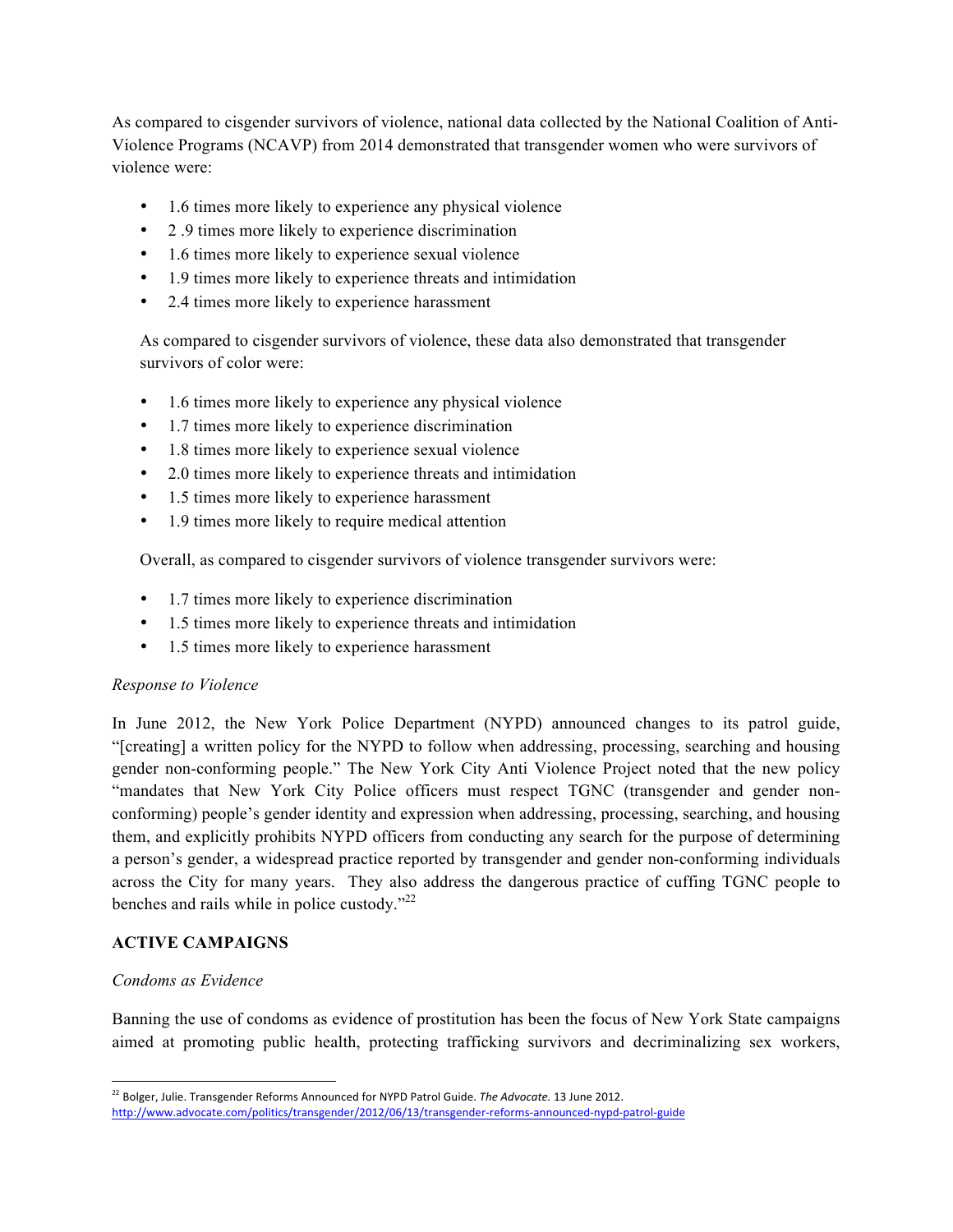transgender women of color in particular. S.1018A/A.4463B would amend state law by prohibiting using possession of a condom as evidence in prostitution and prostitution related trials, hearings or proceedings. The City Council has supported previous versions of these State bills.

Per revisions to the NYPD Patrol Guide in May of 2014, the introduction of condoms as evidence for crimes such as prostitution are no longer permitted, but condoms may continue to be introduced in cases "if police interpret… [the actions of survivors or victims who are trafficked]...as promoting prostitution or sex trafficking."<sup>23</sup>

### *Communities United For Police Reform (CPR)*

Communities United for Police Reform (CPR) is an unprecedented campaign to end discriminatory policing practices in New York, bringing together a movement of community members, lawyers, researchers and activists to work for change. The partners in this campaign come from all 5 boroughs, from all walks of life and represent many of those most unfairly targeted by the NYPD. This groundbreaking campaign is fighting for reforms that will promote community safety while ensuring that the NYPD protects and serves all New Yorkers. We are a movement that is here to stay – a campaign that will be a visible, lasting presence on the streets of neighborhoods citywide. We will be in communities and on the streets, educating people about their rights; and in the courts and on the steps of City Hall and the state capitol, demanding change to the NYPD -- until these policies end.

CSA: Communities United for Police Reform is a proud supporter of the Community Safety Act  $(CSA)^{24}$ , a landmark legislative package aimed at ending discriminatory policing and bringing real accountability to the NYPD.

Signed into law in January 2014, the Community Safety Act has brought groundbreaking reform to the NYPD and has paved the way for future reforms efforts to bring about substantive change to policing in NYC. The passage of the CSA was a historic victory in the movement for police accountability and would not have been possible without the leadership of community groups and advocates, elected officials, and the thousands of individuals who signed petitions, mobilized to rallies, talked to their neighbors, and called their local City Council Members.

The CSA was an important advancement toward making New York City a safer place where the police treat everyone with dignity and respect. Communities United for Police Reform is continuing our important work to ensure that the new laws are implemented. We will also continue our efforts to increase transparency and accountability of the NYPD.

<u> 1989 - Johann Stein, markin film yn y breninn y breninn y breninn y breninn y breninn y breninn y breninn y b</u>

 $^{23}$  "NYC to stop using condoms as evidence – in some cases," Wilson Dizard, AlJazeera America, May 12, 2014 http://america.aljazeera.com/articles/2014/5/12/sex-condoms-nyc.html<br>
<sup>24</sup> Communities United for Police Reform, Community Safety Act

http://changethenypd.org/community-safety-act